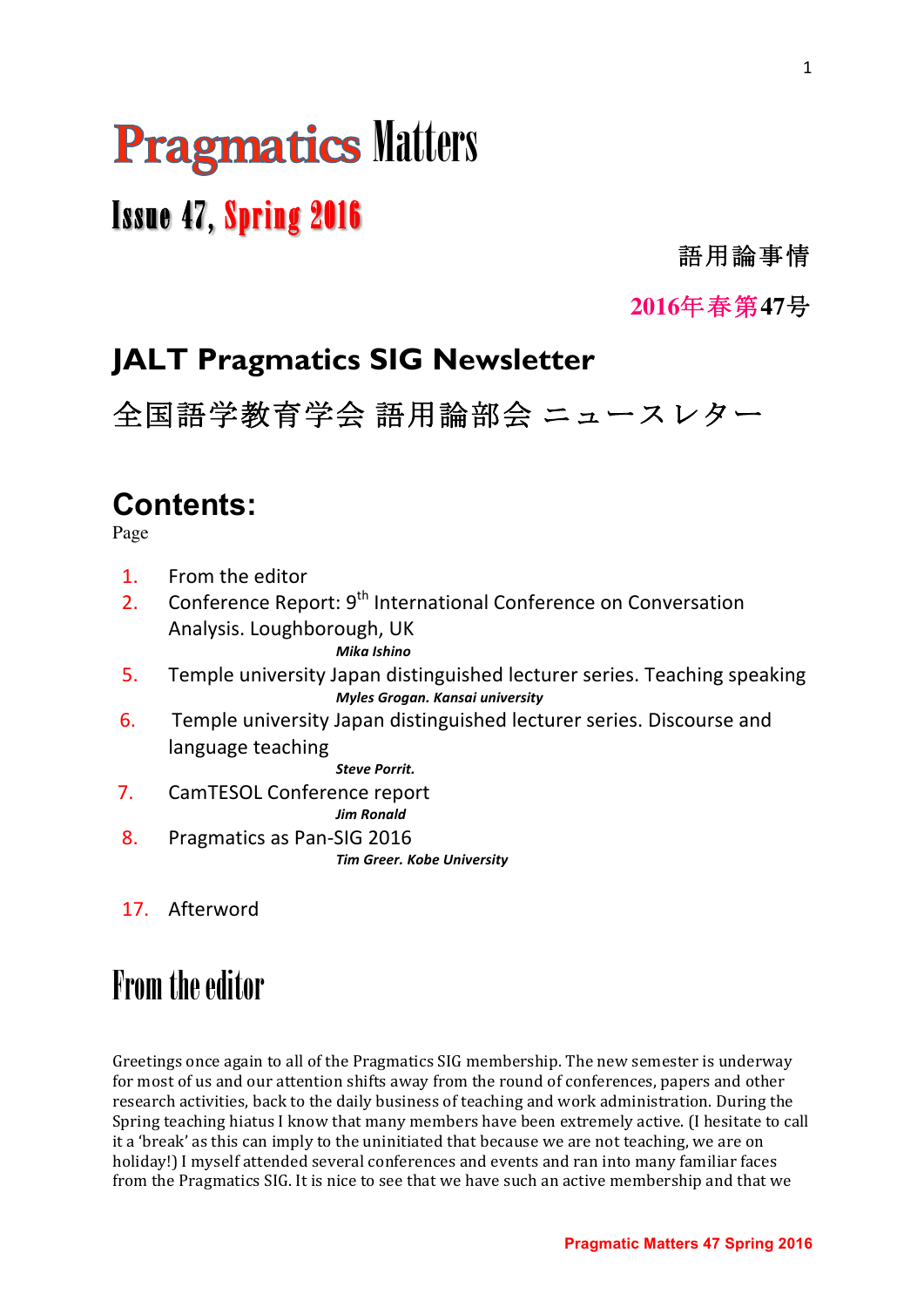are spreading the word on pragmatics. Reflecting this activity and engagement in the academic community, we have several reports from events both domestic and overseas.

Mika Ishino reports on the 9<sup>th</sup> International Conference of Conversation Analysis held at Loughborough University in the UK in December. This conference included presentations using data from languages other than the English and Japanese data sets that we are probably used to and also data from such diverse settings as hospice patients and their doctors and Turkish reality TV.

Myles Grogan writes about the recent talk on teaching the spoken language given by Dr. Jonathon Newton of Victoria University, Wellington at the Temple University Distinguished lecturer series, held in Osaka on February 28<sup>th</sup>. These events are an excellent resource for both novice and experienced teachers and are always well attended. Dr. Newton stressed the centrality of spoken language and the importance pragmatics, fluency and accuracy combining in the classroom to spur progress that is open to the metacognition of the learners themselves.

Steve Porrit writes about another talk in the distinguished lecture series held in Osaka. Dr. Brian Paltridge, the University of Sydney, Australia, talked on discourse and language teaching and Steve attended both days of the event and gives a peek into what goes on after all of us attending the free part of the event have gone home (or the pub!).

Jim Ronald reports on pragmatics presentations at the CamTESOL conference held in Phnom Penh in February. In addition to reporting on a variety of pragmatic themed presentations that he attended at the conference, he also mentions his own presentation, given jointly with Tim Hawthorne. The editor was in attendance at this presentation and I can confirm that they did a great presentation that was pitched exactly right. There was plenty for experienced teachers to thinking about concerning pragmatics in the classroom, but the content was not inaccessible to teachers who may be approaching pragmatics with relatively little experience in the field. The presentation od indeed have something for everyone.

May  $20<sup>th</sup>$  to  $23<sup>rd</sup>$  brings one of the main events for the JALT Pragmatics community; the annual Pan-SIG conference. This year the conference will be held at Meio University, Nago city, Okinawa, and features a wide variety of talks by members of the Prag-SIG. Tim Greer, in his capacity as program chair has provided a good overview of the pragmatics presentations on offer. The full list of presentations is given here, rather than just a link to the conference site, to give as much information as possible with the least amount of clicks! (I think I remember reading somewhere that the number of clicks needed to access information is an important factor in on-line reading behavior). I think it is important to publicize his event and try to attract as many attendees as possible. Those of us who are fortunate enough to live on the pacific coast Shinkansen corridor may become a little complacent when conferences are held in other places. We would do well to remember that some members in other areas of the archipelago have to organize and plan well in advance for the vast majority of conferences. So, if you are sitting on the fence about attending or not, take a look at what's on offer and make the commitment. See vou in Okinawa!

# Conference Report: The 9th CA Day at Loughborough University

# **Mika Ishino**

# Osaka University

The 9<sup>th</sup> International Conference of Conversation Analysis (CA) Day was held on December 14, 2015, by the Discourse and Rhetoric Group (DARG) at Loughborough University in the U.K. This one-day conference has been organized each year for a day of talks on CA since 2006. The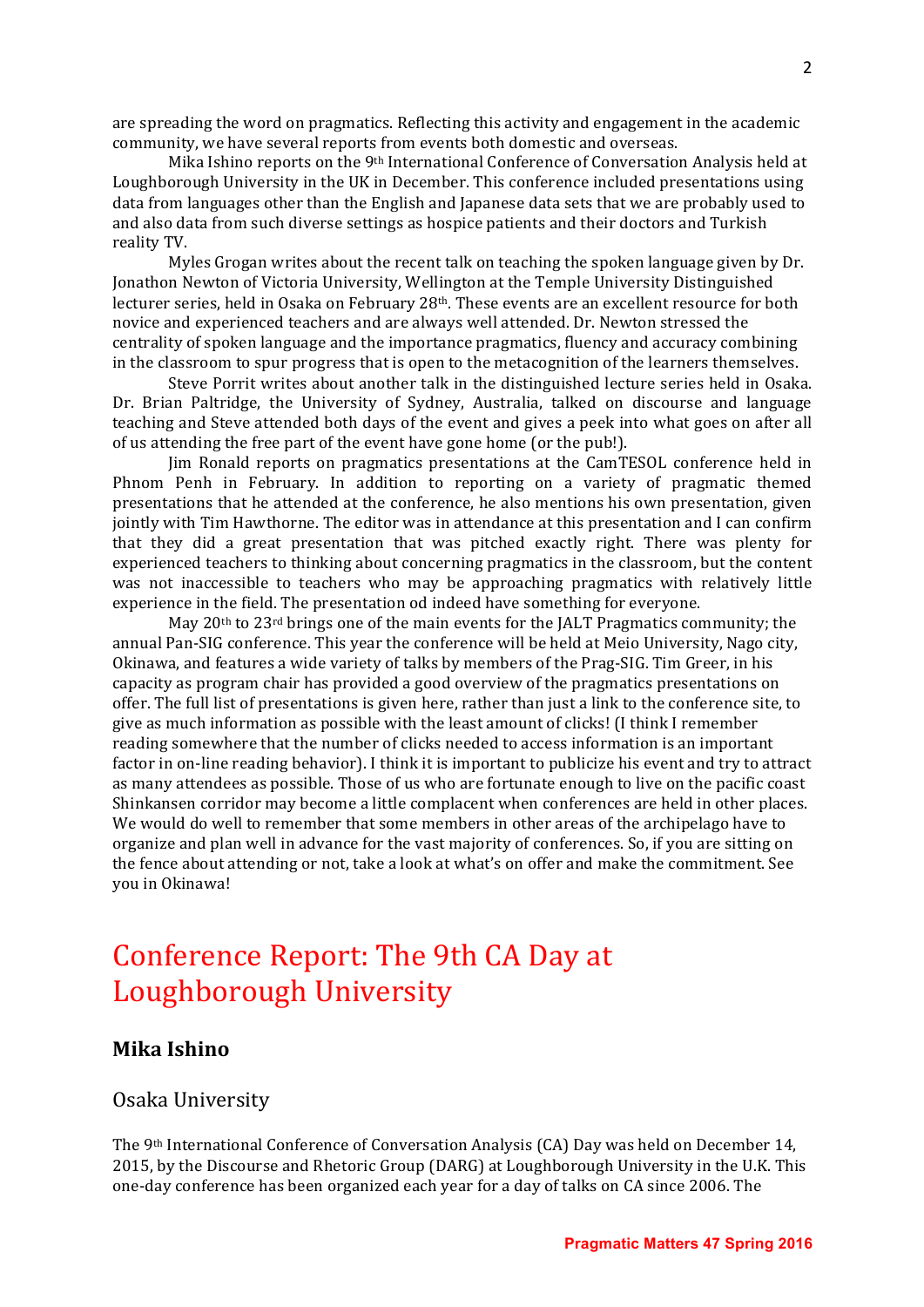conference is comprised of a series of 30-minute paper presentations in an informal and friendly atmosphere with all participants together in a conference room (see figure 1).



# **Figure1. "The Conference Room"**

This year's conference was attended by approximately 60 participants from Europe and countries in the Asia Pacific region, such as Japan and Australia. A lot of Ph.D. students attended (including some of the presenters and conference staff), as well as well-known researchers from in and outside of the U.K. This varied participant background reflects the conference's excellent reputation among a wide range of research groups working on CA.

This year's theme was "Sequence and Action in Conversation." The showcase features were a range of works on medical interaction. Five out of 11 showcases were actually based on videorecordings in medical settings. I will briefly describe the features of the 11 showcases in order, as follows: the first presentation was made by Lewis Hyland from Nottingham University, U.K., with interesting data on dentistry training for tutors and students. Marzia Saglietti from the University of Bologna in Italy then presented; her preliminary working data come from doctordoctor and doctor-nurse interactions in meetings regarding antibiotic medical treatments for patients. Her analysis interestingly captured the participants' professional identity in their spoken interactions. The third presentation was also about medical encounters; it was led by Fiona Stevenson and her colleagues in the institutional research information service department at the University College London, U.K. Their research focused on interactions between junior doctors and consultants in accident and emergency care hospitals. She noted that some data interestingly included known-answer question sequences between junior doctors and their consultants. The following presentation was also on medical interaction, and was presented by Ruth Parry from the Faculty of Medicine and Health Sciences, the University of Nottingham and Marco Pino from the Social Science Department at Loughborough University, U.K. They presented very sensitive video recordings of end-of-life conversations between hospice doctors and terminal patients in their care. We then had the first invited speaker's talk, presented by Dr. Rose McCabe from the Medical School of the University of Exeter, U.K. Although her research was based on much more psychiatric interactions with CA, her talk was well-organized and very understandable for audience members who were not familiar with mental healthcare or health services research, including me.

Afterwards, we had lovely lunch break with all participants dining together, and the sixth showcase was presented by Angeliki Balantani from the University of Essex, U.K. Her work was related to the assessment of action and accountability in local language and its universal feature of the formulation for defending one's position. The seventh showcase also addressed assessment sequences, and was presented by Hatice Ergul from Hacettepe University, Turkey. Her research addressed local Turkish TV audience interactions and the audience's assessment sequences. As the program was a reality-TV marriage matchmaking show, we were more relaxed watching her data than in the morning sessions. Another invited speaker's talk followed, entitled "Flirting: A designedly ambiguous action?" It was presented by Sue Speer from the School of Psychological Sciences at the University of Manchester, U.K. After the invited speakers' showcases, Kobin Kendrick from the Max Planck Institute in the Netherlands presented an outstanding large-scale study with his colleagues. He showed us the universality of expansion sequences among 12 languages with video-clips and quantitatively analyzed data as evidence. After Kendrick's talk, Marika Helisten from the University of Oulu, Finland presented her preliminary research on the multimodal accomplishment of activity using micro-analysis of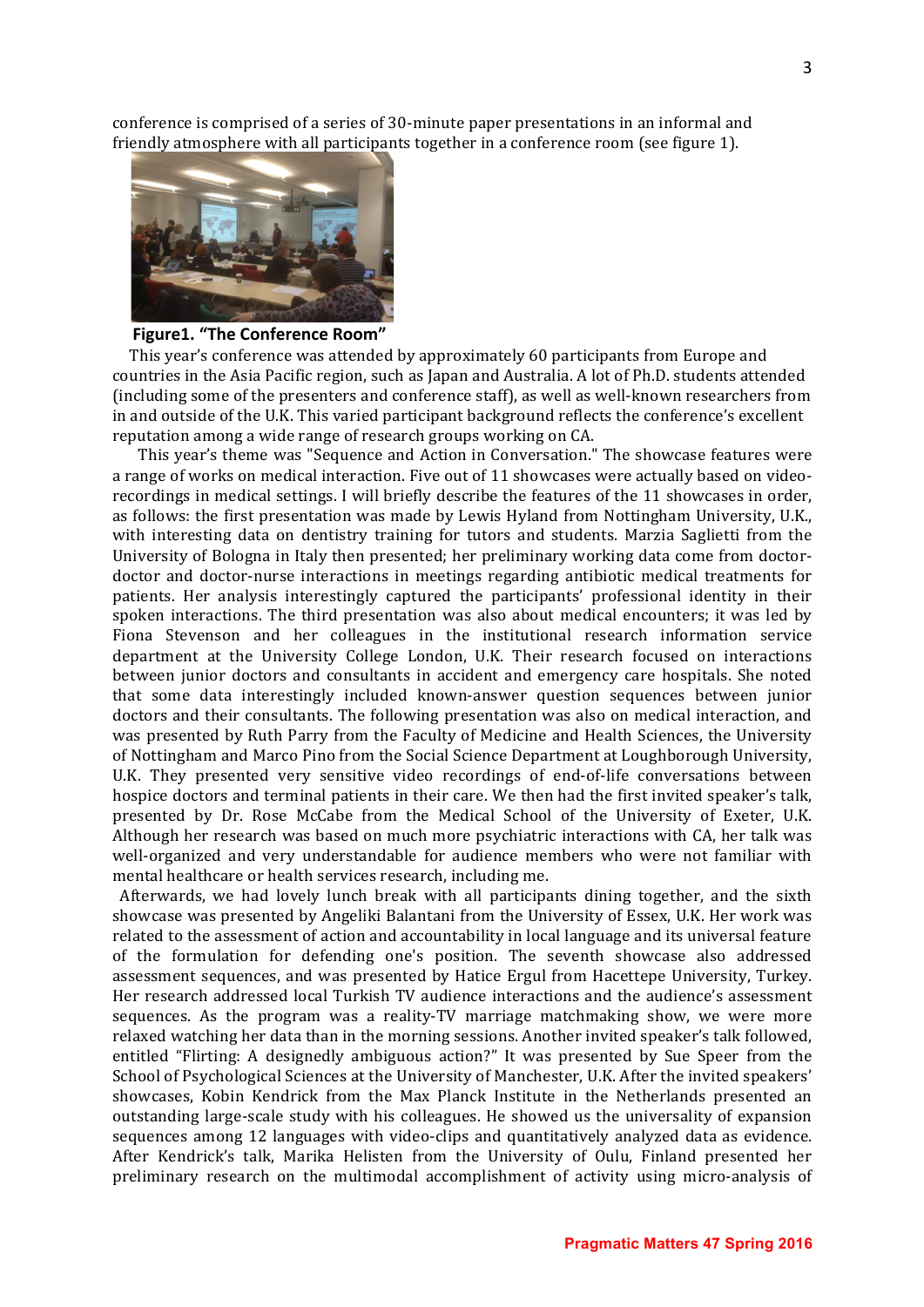multimodal interactional resources; this was followed by the final presentation, which was an interesting multimodal analysis of personal space and the exchange of spectacles in a shop, and was presented by Brian Due from the Department of Nordic Studies and Linguistics at the University of Copenhagen, Denmark. He showed that shoppers and staff in spectacle shops interact smoothly with each other without using language as shoppers try on pairs of spectacles. All of the showcases were presented to all the participants as a group, and the  $10$ -minute discussion times were always carefully governed by the conference chair, Dr. Antaki. Accordingly, question time was very academic and constructive for the presenters.

However, at the same time of such high-quality academic mood, the conference organizers (Dr. Charles Antaki and Dr. Liz Stokoe) made very friendly and welcoming atmosphere among all participants, including those from overseas and master's and doctoral students (see figure 2) for our photo at tea/coffee break). Therefore, in my view, attending the CA day was very worthwhile—even for CA beginners, such as master or doctoral students.



# **Figure 2. "Dr. Antaki and Stokoe with participants"**

Lastly, what was most impressive at this year's CA day was the "CA-ke-off," which was a new bake-off-style competition: a prize was available to anyone who volunteered to bring cakes or biscuits for judging in the tea/coffee breaks. As the CA day was held during the Christmas season, there were many sophisticated works of confectionary on each table. All of the participants, including myself, really enjoyed tasting the various kinds of handmade sweets from the many volunteers among the conference delegates. At the close of the conference, we enioved the winner's announcement as the conference's closing ceremony (see figure3).



**Figure3. "CA-ke-off Winners Award Ceremony and Winners"**

According to the Conference's organizers, Charles Antaki and Liz Stokoe, the next conference will be special—it is the  $10<sup>th</sup>$  annual meeting. Further details will soon be announced on their web page.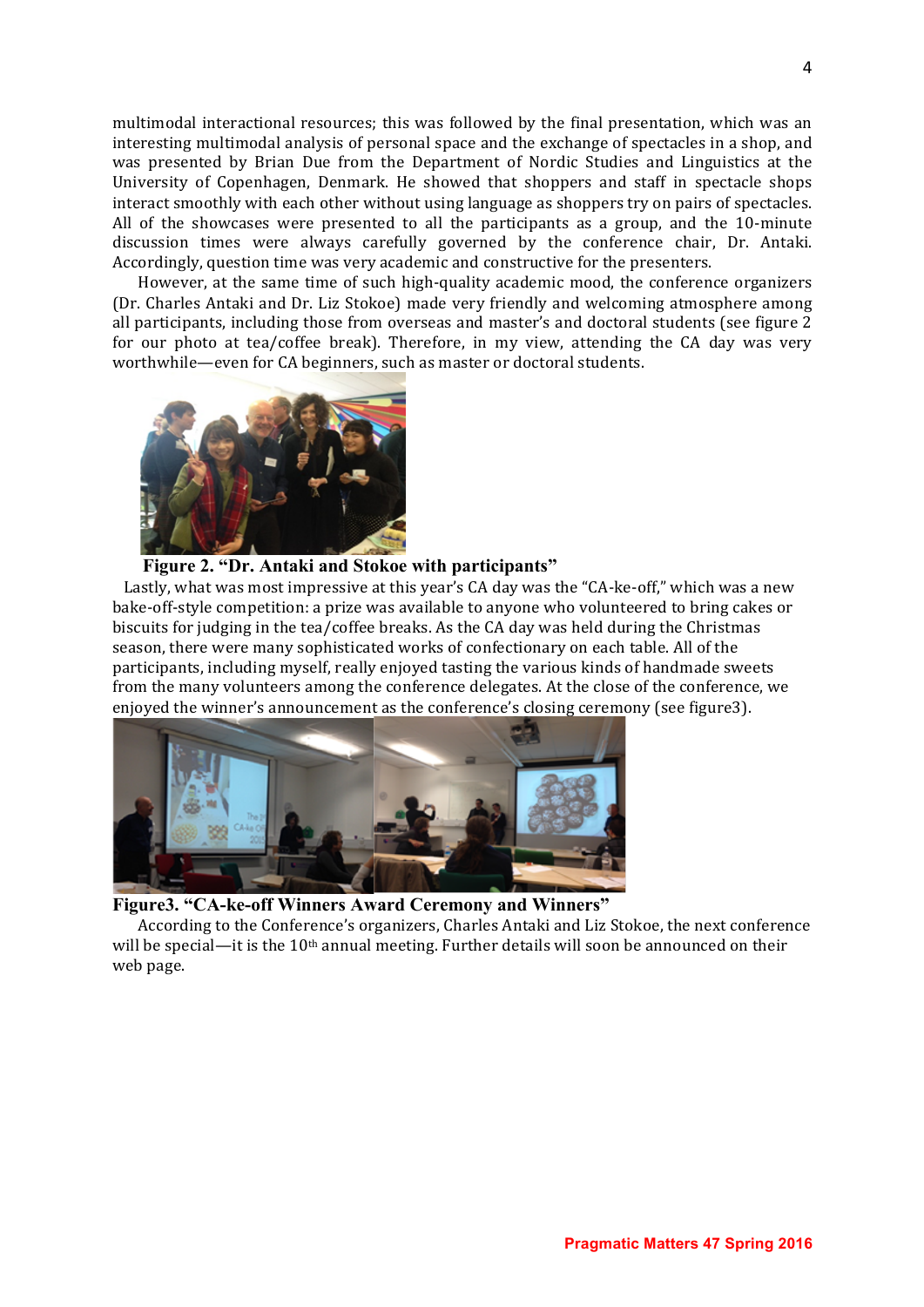# Temple University Distinguished Lecturer Series The practice of teaching speaking

Dr. Jonathon Newton, Victoria University of Wellington. February 28th

# **Attended and reviewed by Myles Grogan**

# Kansai University

The Distinguished Lecturer Series at Temple University provides an excellent opportunity to meet language educators "in the wild". The event is usually well attended, and Dr. Jonathan Newton's public session was no exception. This particular event held something special for Pragmatic SIG members, however, in that it was based on the premise that teaching speaking, far from being easy, is both challenging and undervalued.

The session focused on three main areas: the teacher, the four strands, and metacognition. Beginning with the reasons why many students report finding speaking harder than any other skill, he moved on to the effect a teacher has on the classroom, he looked at the skills, awarenesses, and knowledge a good teacher may wish to use, as well as how a teacher may wish to expand and build these areas. In particular, he referred to the work of Hattie (2009, 2012) on making learning visible to the students. This was followed with an exploration of the four strand approach (Nation & Newton, 2009). With several model lessons reviewed, participants discussed how the four strands had been applied and where they might be improved. The session concluded with a review of metacognition in the classroom. This was applied to three different models of teaching. Particular activities were introduced to promote the metacognitive awareness of students in the classroom, while allowing them to work on fluency. 

Teachers can spend a lot of time alone in the classroom, and the chance to meet with colleagues to explore new ideas and revisit old ideas in a new light is welcome. Guiding Newton's talk was a simple principle: Teach a little and practice a lot. Given the limited amount of time the average teacher has with students, there is also a limit to what can be achieved. Multiple passes on the same skills personalized to the extent the teacher is familiar with their class, will create the fluency necessary for the feeling of accomplishment students need. Doing so with multiple styles and activities allows motivates students and allows them to reflect on how else they may apply what is learned. Newton stressed the need to work as a community to look for evidence of engagement and learning, both in ourselves and our students.

That community--in the form of Pragmatics SIG members--seemed well represented at the event. I look forward to future events in the Kansai area.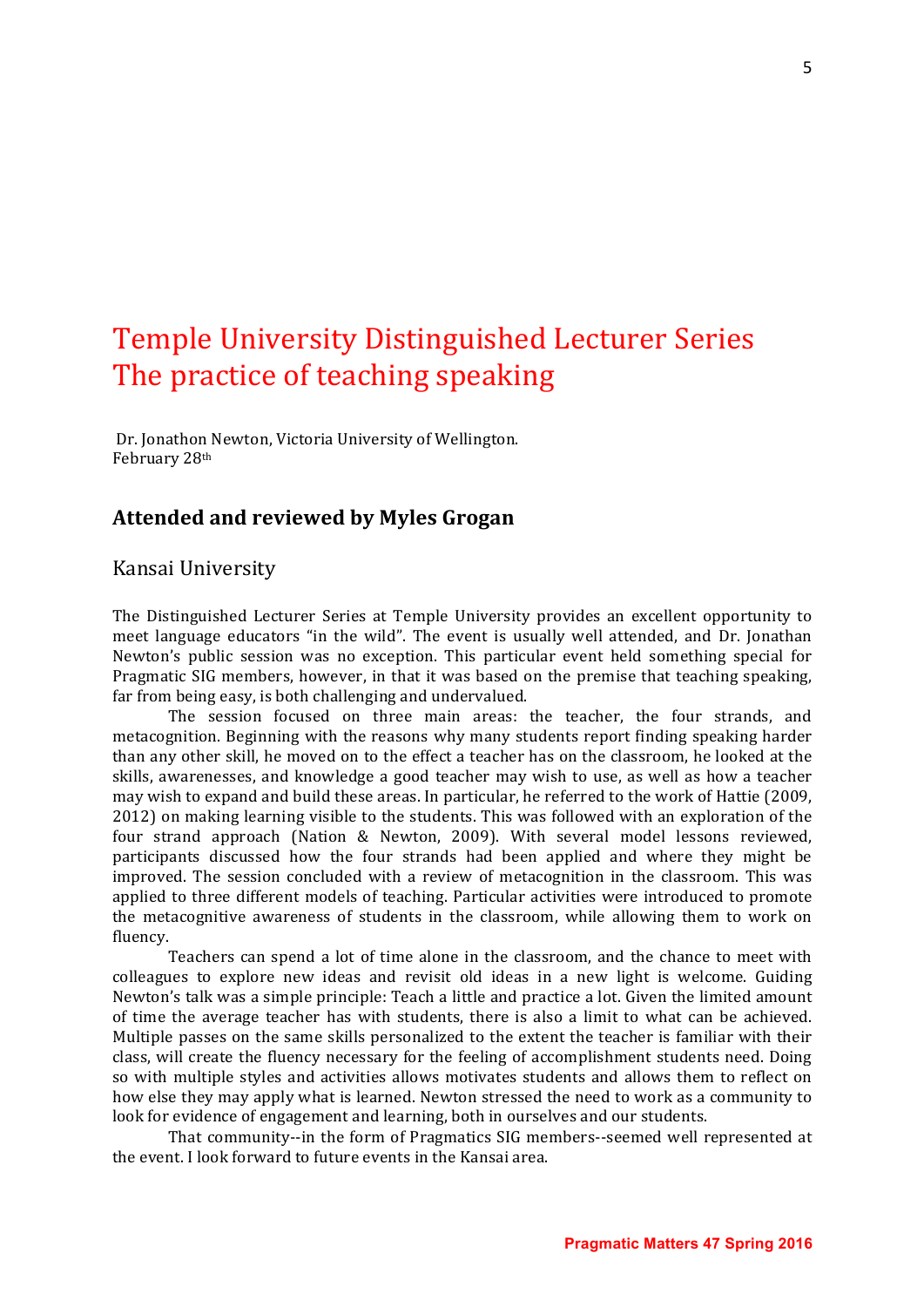# Distinguished Lecturer Series: Discourse and Language Teaching

Dr. Brian Paltridge, the University of Sydney, Australia January 23/24

# **Attended and reviewed by Steve Porritt**

Those of you who live in a cave in the side of Mt. Rokko and come down only to pick up the latest Pragmatics Newsletter might not know about Temple University Japan's Distinguished Lecturer Series seminars.\* Held nine times a year at TUJ's Tokyo and Osaka campuses, these seminars invite leading academics for two days of discussion on language and teaching. Recent lecturers have included Zoltan Dornyei (motivation), J. D. Brown (mixed methods research), Anna Ziyanova (multi-word expressions), Shinichi Izumi (focus on forms, CLIL) Batia Laufer (vocabulary), Nick Ellis (SLA), Fred Davidson (language assessment), Roy Lyster (CBLT), Laurence Anthony (corpus linguistics), Kazuya Saito (L2 speech), Elvis Wagner (understanding real-world speech), Rob Waring (extensive reading and listening), Averil Coxhead (vocabulary and ESP), and Shawn Loewen (instructed SLA).\*\*

In January, Dr. Brian Paltridge of the University of Sydney, Australia, one of the top names in discourse analysis, spoke on Discourse and Language Teaching. In the seminar, Dr. Paltridge talked about the analysis of spoken and written discourse as they relate to identity, society, and cross-cultural pragmatics, and how discourse from the perspectives of identity, society, pragmatic a, genre, and conversation can be used for language teaching and learning. Dr. Paltridge began with a discussion of the relationship between language and the contexts in which it is used. He also spoke of discourse communities, groups of people who share an activity, how people can belong to more than one discourse community, such as university student, member of volunteer organization, and family member, and how the values and beliefs of each group can differ.

Dr. Partridge discussed discourse and the social construction of reality, using as an example an interview with Princess Diana. Her world became a reality only when she began to talk about it. Until that moment, it did not exist. Other examples of social discourse were snippets of conversations from the TV show, Sex and the City.

Dr. Paltridge also talked about culturally oriented discourse, giving one example that is relevant to us in Japan: a letter or email in English that begins with a Japanese style greeting, such as "Greetings. It's such a beautiful day today here in Kyoto." While such openings can confuse Western readers, who expect the writer to get straight to the point, L2 learners in Japan are simply following Japanese writing conventions.

Those taking the seminar for credit were required to write a 2,500-word critical review of a research report on discourse and language teaching. This reviewer chose a report by Hashemite and Ghanizadeh (2012) that examined the use of critical discourse analysis (CDA) to encourage critical thinking in EFL classes.

If you are interested in learning more about discourse analysis, the text used in the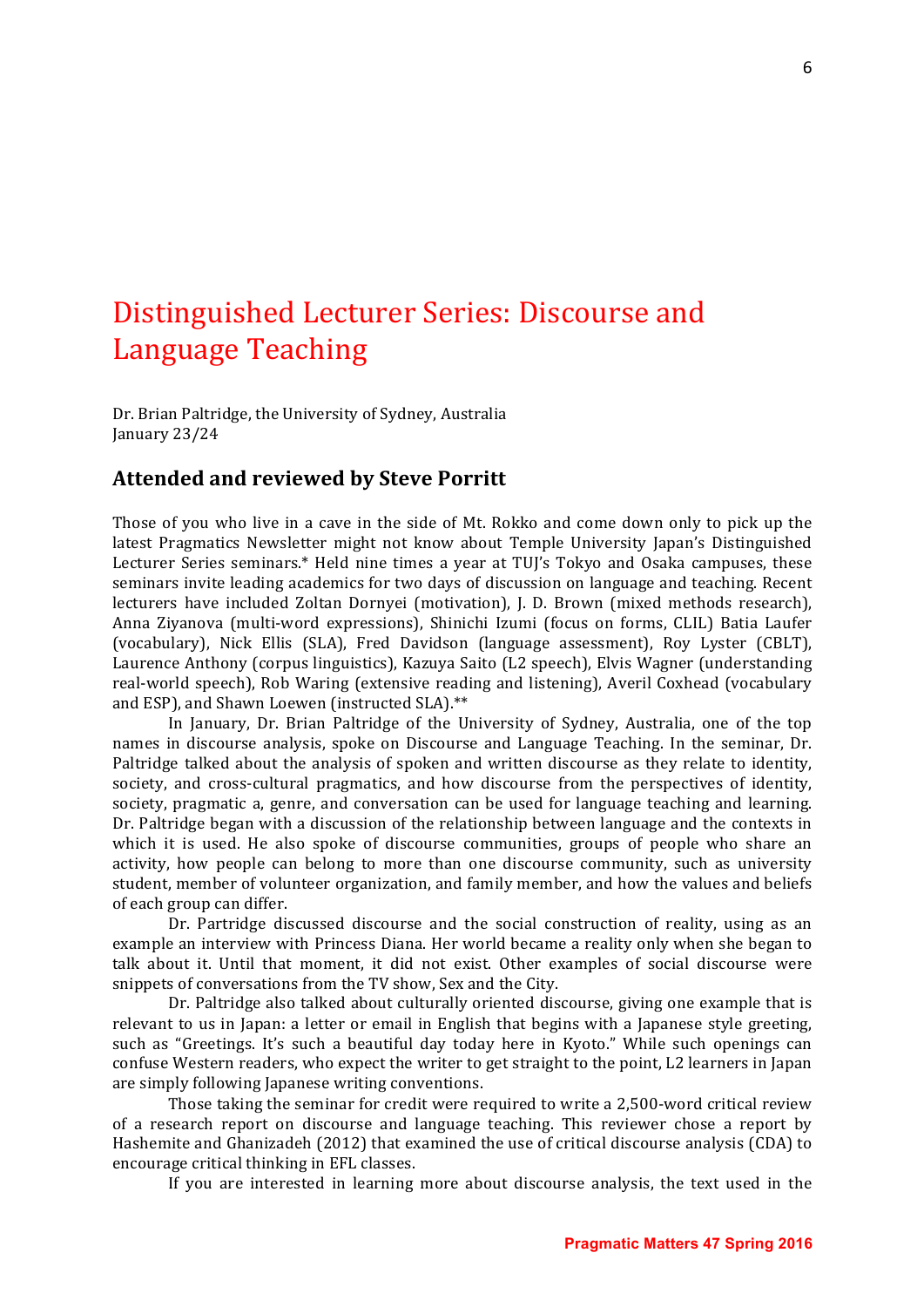seminar, Dr. Paltridge's *Discourse Analysis: An Introduction*, is an excellent introduction to the field.

The first three hours of the Distinguished Lecturer Series seminars (Saturday from  $14:00$  to  $17:00$  are free and open to the general public. The full seminar (Saturday from  $14:00$ to  $21:00$  and Sunday from  $10:00$  to  $17:00$  may be taken for credit  $(1$  elective credit) by those in TUI's Graduate College of Education. Alumni of TUI's Graduate College of Education may attend the entire seminar for free of charge. Others may audit the full seminar for  $\text{\textsterling}13,000$ .

\* The rest of you have no excuse.

\*\* If these names are unfamiliar, you really need to get out of the cave more often.

#### **References**

Hashemite, M.R., & Ghanizadeh, A. (2012). Critical discourse analysis and critical thinking: An experimental study in an EFL context. *System, 40*(1), 37-47.

Paltridge, B. (2012). *Discourse analysis: An introduction* (2<sup>nd</sup> ed.). London: Bloomsbury.

# **CamTESOL conference review**

# **Attended and Reviewed by Jim Ronald**

Hiroshima Shudo University

CamTESOL, held in Spring in Phnom Penh, Cambodia, is a fairly large conference, with about 20 or so presentations going on during the parallel sessions. It is a well-run, friendly conference, attracting about 500 presenters and a total of over 2,000 participants from across Asia and beyond. It is also a conference where many of the presentations are very well attended, with perhaps 50 participants, many of them Cambodian high school teachers, who are eager to learn and to participate in the presentation or workshop.

Perhaps surprisingly, at least in the two years I've joined CamTESOL – 2014 and 2016 – not much more than a handful of the 500+ presentations have been directly concerned with pragmatics and language education. While this means that there isn't much choice of presentations to join, it also means that it is possible to attend almost every presentation with this focus, as well as a few others (with, this year, a particularly strong learner autonomy focus). It also means that for presenters in this field, this conference offers an opportunity to introduce a relatively large number of teachers to pragmatics, and demonstrate its relevance to language teaching, and its teachability.

I would briefly like give a report of the three pragmatics-focused presentations I joined at CamTESOL: one by a novice presenter, one by a respected expert and *sempai* in the field, and one given by Tim Hawthorne and myself.

Sarah Miselly, a teacher in Indonesia, presented her research into the ways in which Indonesians reprimand others, focusing on differences in how this may be done by men and women. The research was conducted using discourse completion tasks (DCT) with university students, and presenting a range of "offences" for which a reprimand may be suitable, together with a range of relationships, from friend to boss. The data confirmed the tendency, found in some other studies, of men in higher positions to reprimand directly, with women typically finding less direct ways to reprimand, or choosing not to do so.

The study was also was a good illustration of the strengths and weaknesses of DCTs. One strength observed here is that this method made it possible to consider reprimands for various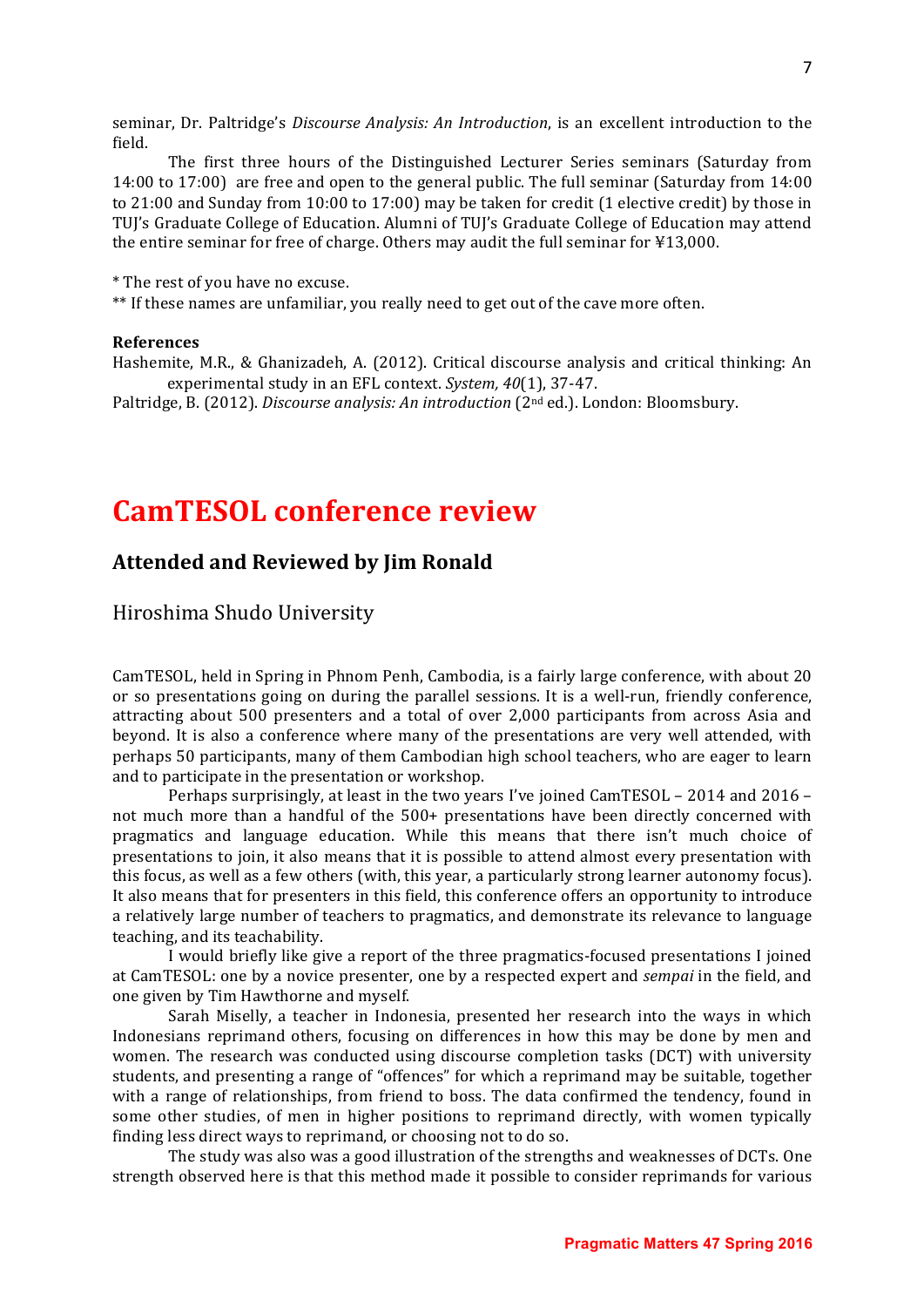levels of offence and in various relationships. On the other hand, data obtained though written DCTs for "difficult" speech acts – ones involving face-threatening acts – may fail to include the silences, hesitations, and other hedges that help soften such acts. It may also be that, especially without the experience of actually having, for example, been a boss and reprimanding staff, students may fall back on stereotypes or media representations of these situations, thereby amplifying or distorting male-female differences. Despite these issues, it was a presentation well worth attending, followed by a lively discussion session about reprimanding in Asian cultures, and methods for investigating speech acts.

It was an honour to hear Kathleen Kitao's presentation. She described the creation and use of a corpus from the American television series *Modern Family* to investigate apologies. The audience was carefully led through the steps of this process, and started with searches for apology-related words (*sorry*, *apologize*, *pardon*, etc.) that have already been observed to occur frequently in apologies in previous research. She then manually excluded occurrences of these words which did not involve apologies, such as "I'm sorry for your loss". Especially for language teachers, and even language learners themselves, this could be a rich source of examples of apologies, presented in a clear context and including the many non-linguistic elements that may easily be omitted in teaching materials.

As with DCTs, the authenticity of such data is an issue; after all, the language of television series is written to entertain and if, for example, we were to compare data for apologies by men and women in the corpus, we would be aware that data from *Modern Family* might well not be an accurate reflection of apology use in American society at large. On the other hand, even in an age where we can measure the impact of corpus linguistics on language textbooks in decades, we could rarely, if ever, find examples of apologies in textbooks to rival those identified in *Modern Family*. This, too, is a measure of authenticity that should not be underrated. 

Finally, Tim Hawthorne's and my presentation was concerned with the teaching of disagreement and advice-giving among peers: with Tim focusing on disagreement as part of discussions, and my part being on advice-giving or feedback for classmates' English presentations. The starting point for both topics was the recognition that three cultures are involved: the learner's culture, the culture of the target language, and the "culture" that is projected either by mass media portrayals of the target culture or by language teaching materials in which it may be seen as normal to say, "No, you're wrong!" or "You had better not do that". 

The first step for discussions was to help learners develop and express opinions. The next step is to help learners keep their respectful consideration for others while finding a way to express their own sometimes contrasting opinions. This is work in progress, but this presentation demonstrated both a good way to proceed and a recognition of the challenges involved in learning to disagree.

For advice-giving, raising awareness among learners that direct advice can hurt for English speakers too was the first step, followed by a demonstration that with phrases such as "Maybe you could..." or "Your  $\_\_$  is a bit  $\_$ (adj) $\_$ ", learners practiced giving the teacher, then each other, indirect advice. This was followed by writing and giving feedback slips after classmates' presentations, on which one or more positive comment was followed by some advice.

This year's CamTESOL served as a reminder, for those of us interested in promoting the teaching of pragmatic knowledge as part of general foreign language education, that a conference such as this, full of enthusiastic language teachers, may be the best place to be.

# **Pragmatics Presentations at PanSIG 2016 Tim Greer**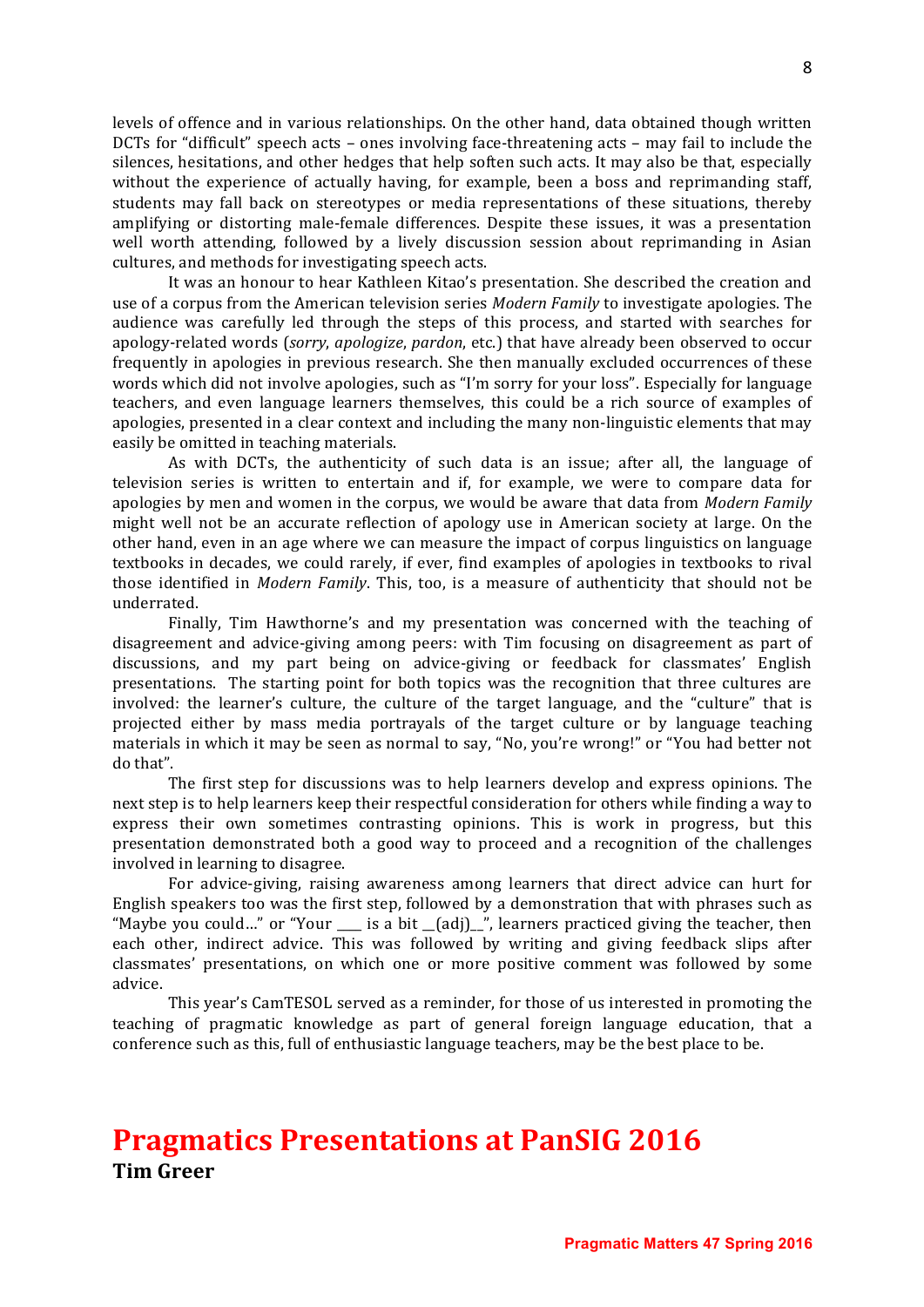# Kobe University

The 2016 PanSIG conference is shaping up to be another great one for the Pragmatics SIG, where our members will be holding 21 presentations and a SIG forum. In addition, there will be three keynote speakers, two poster sessions, a Conversation Analysis data session, a banquet and a variety of optional day tours.

The conference will be held at Meio University in Okinawa from May 20 to 23, 2016. Although it is officially a four day conference, most of the presentations will be held on the Saturday and Sunday, which should give participants ample time to also experience the beautiful islands while they are there.

Meio University is located in Nago city, north of Naha, so give yourself plenty of time to get there before the conference--it takes about 90 minutes from the airport, and it is often cheaper and easier to rent a car in Okinawa, so why not team up with a friend and travel together?

Accommodation is filling up quickly, so get in early to book one of the hotels near the venue or at the nearby beach resorts. Check the conference website at pansig.org for further information. Below you will find a full list of pragmatics presentations, and of course there will be a variety of presentations from other SIGs over the weekend as well.

We look forward to seeing you all in Okinawa!

#### A list of PragSIG presentations at PanSIG 2016

*Format:* Presentation

**A Sociocultural Approach to Teaching Pragmatics**

#### **Mayumi Fujioka**

*Organization(s):* Osaka Prefecture University, Japan *Keywords:* L2 pragmatics, instruction, Activity Theory

#### **Abstract**

When introducing pragmatic instruction in the L2 classroom, teachers may benefit from a larger conceptual framework showing how the acquisition of pragmatics works in relation to students' environments. This presentation draws on Activity Theory (AT) (Engeström, 1999), a branch of Vygotskian Sociocultural Theory, as a conceptual guide for L2 pragmatic instruction on English at the university level. The presenter explains in practical terms how the central tenets of AT, including learners as agents, tools, goals, communities, and rules and roles within communities, could serve as an effective guide for teachers in planning and implementing lessons on pragmatics.

### *Format:* Presentation **How Repair Becomes Explicit**

#### **Jeffrie Leigh Butterfield**

*Organization(s):* Kanagawa University, Japan

*Keywords:* conversation analysis, repair

#### **Abstract**

In classroom interaction, repair performed by teachers sometimes goes overlooked by students.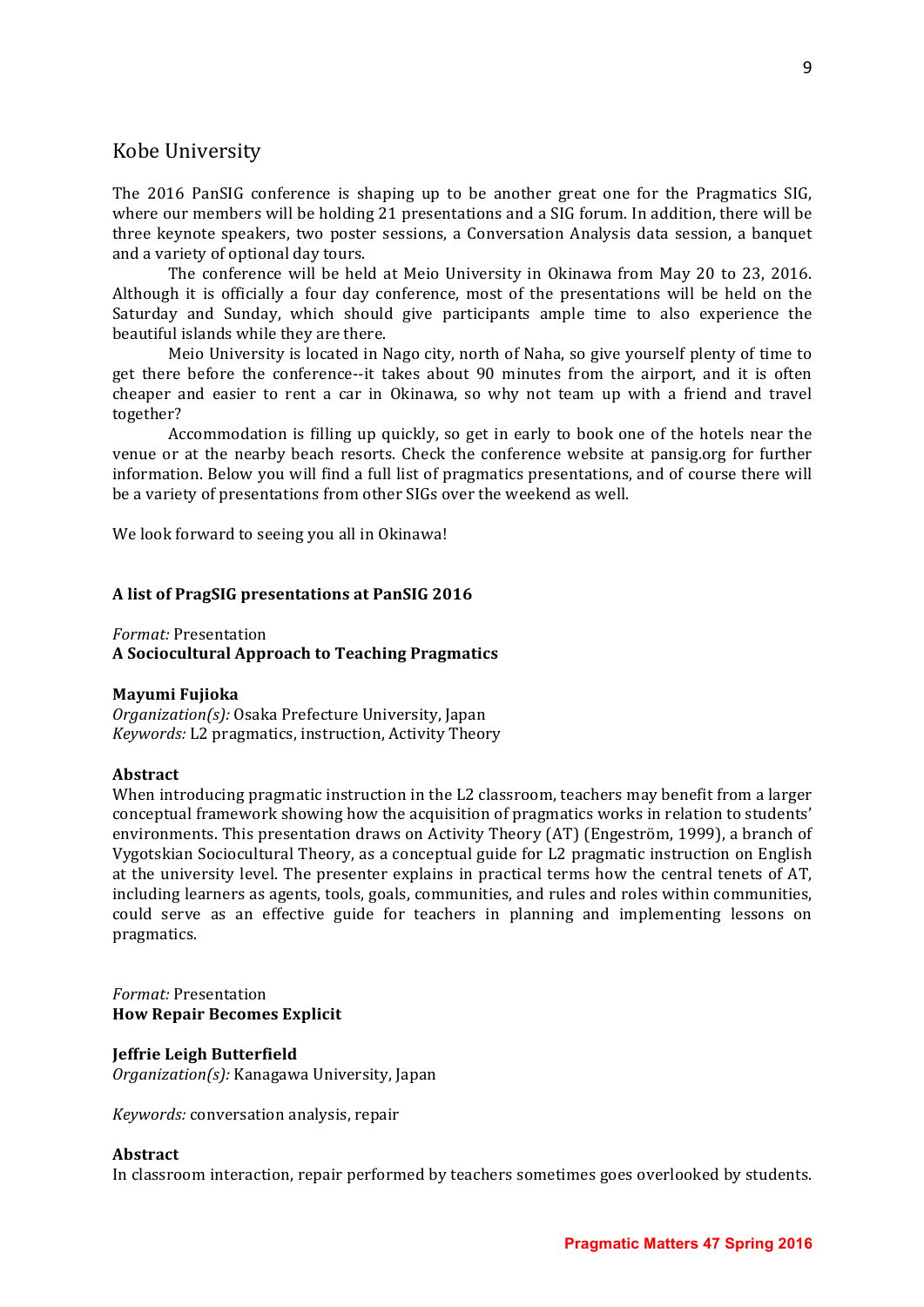Previous conversation analytic research has demonstrated that repair sequences are potential sites of learning, but that learning can only occur if the trouble source speaker becomes aware that their utterance has been repaired. This presentation examines various interactional environments and resources interactants make use of in order to make repair explicit to trouble source speaker These include, but are not limited to, isolating the repair and pre- and postframing the repair. The presenter will discuss the implications of the findings of this research for language teachers.

*Format:* Presentation **Initiating Oppositional Talk in a Discussion Task**

#### **David Aline, Yuri Hosoda**

*Organization(s):* Kanagawa University, Japan

*Keywords:* Conversation Analysis, Conflict Talk

#### **Abstract**

This presentation examines how L2 learners conduct arguments in task-based language learning discussion tasks. Analysis focuses on opening sequences, positions, and strategies for arguments. Data come from 160 hours of video-recorded discussions in university English classes. Analysis revealed that potential opposers delay initiating opposition by using strategies such as: (a) Wh-questions and repeats that foreshadow opposition, and (b) waiting for the original discussant to provide more information before initiating opposition. The results highlight the need for examination of extended sequences of conflict talk and expand understanding of resources L2 speakers employ to initiate opposition. Finally, teaching implications are discussed.

# *Format:* Presentation Longitudinal pragmatic development in ELF interaction

#### **Aki Siegel**

*Organization(s):* Rikkyo University, Japan

*Keywords:* ELF interaction, longitudinal development, conversation analysis

#### **Abstract**

This study investigates the longitudinal development of word search sequences in naturally occurring interaction. Participants were two L2 speakers of English engaged in ELF interactions at a university dormitory in Japan. Video recordings across five months, approximately four hours of video conversations were collected, transcribed, and analyzed using Conversation Analysis. The longitudinal analysis of the interactions demonstrated changes in effectiveness of resolving word searches, orientation towards the interactional goal, and emergent use of language to secure intersubjectivity. Findings suggest that co-adaptation of the interlocutors lead to unique language use in ELF interactions, which may be distinct from native speaker norms.

*Format:* Presentation **Membership Category in Out-of-Class Language Learning**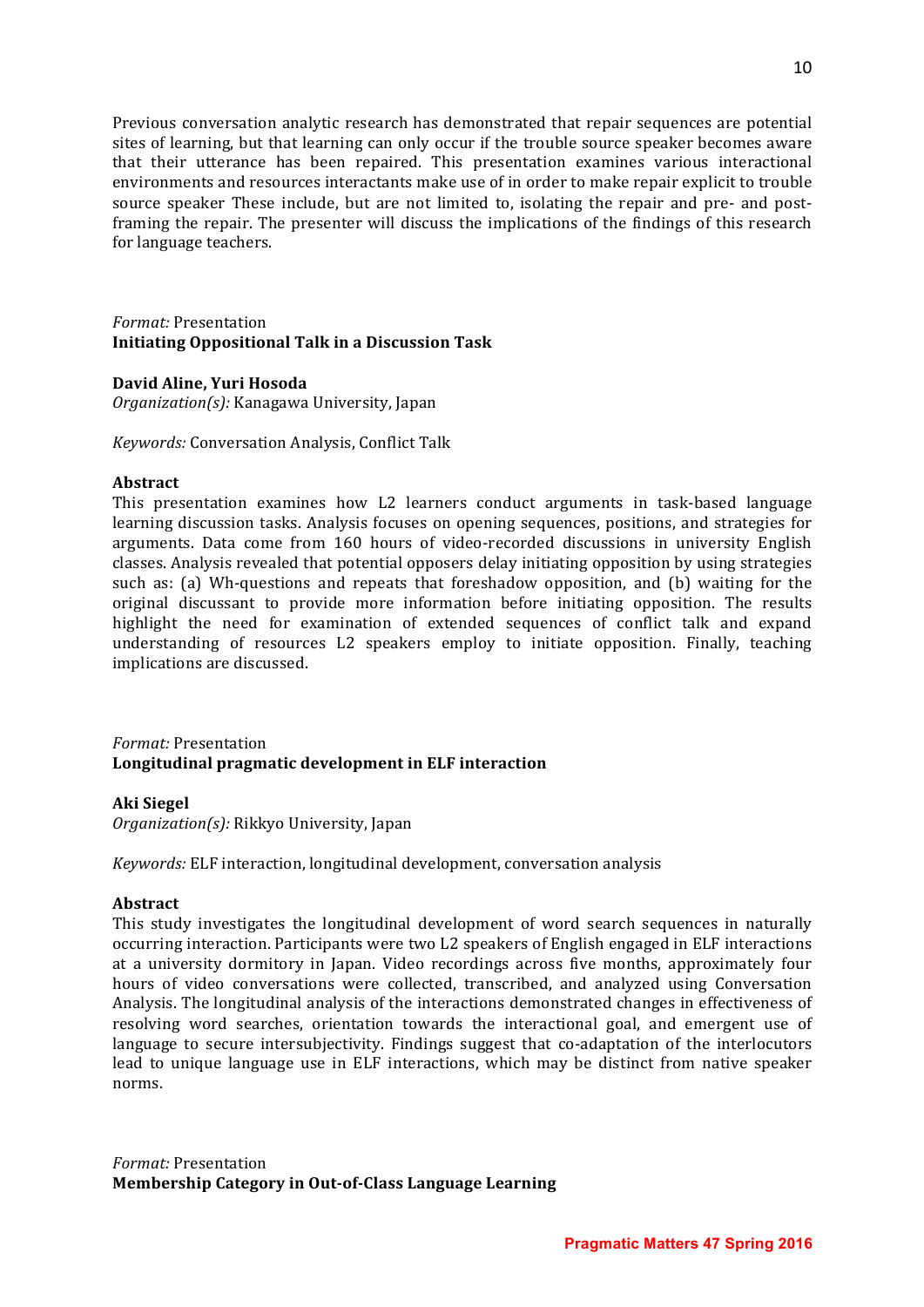# **Yosuke Ogawa**

*Organization(s):* Kansai University, Japan

*Keywords:* Membership Category, Conversation Analysis

### **Abstract**

This study focuses on membership categories between friends in informal language teaching situations. The data is taken from regular out-of-class language exchange sessions in which Japanese and foreign students casually teach their own language. This presentation will highlight some of the interactional practices students prioritise in both the teaching/learning role and the friendship role particularly with regard to the process of the membership category construction. The video-recorded sessions are transcribed in detail and the analysis focuses on how learning-students and teaching-students manage their interaction in terms of codeswitching, sequential structure, and use of English as a Lingua Franca.

### *Format:* Presentation **Multiple Involvements: Learners Using Smartphones**

#### **Tim Greer**

*Organization(s):* Kobe University, Japan

*Keywords:* Conversation analysis, Smartphones, Repair, Multimodality

#### **Abstract**

The smartphone has become a ubiquitous tool for augmenting conversation. This presentation uses multimodal Conversation Analysis to investigate the way two learners, one Japanese and the other Indonesian, incorporate smartphones into their lingua franca English interaction. The analysis focuses particularly on their use of the smartphone in forward-oriented repair, including how the interactants  $(1)$  look up unfamiliar words,  $(2)$  delay turn progressivity to fit those words into the turn-in-progress, and (3) display photo images to exemplify an unclear term. In addition, the study explores how recipients orient to current talk while preparing a subsequent topic from information on their screens.

*Format:* Presentation

#### **Teachers' Cognition In Pragmatic Instruction**

#### **Chie Kawashima**

*Organization(s):* Macquarie University / Tochigi Prefectural Sano Shou-ou High School, Japan

*Keywords:* pragmatic instruction, teachers' cognition and beliefs, semi-structured interview

#### **Abstract**

Language teachers are in a strong position to be aware of the differences between how language is used and how language use is or is not taught in the classroom, but teachers' cognition and beliefs may influence their approach to pragmatic instruction. To explore this, the presenter analysed data collected through audio recordings of semi-structured interviews from EFL teachers to examine their knowledge and beliefs about pragmatic instruction. She will discuss the findings including 1) participants' experience of communication failure in their  $L2$ , 2) their knowledge and interest of pragmatics and 3) their belief about the significance of pragmatic instruction.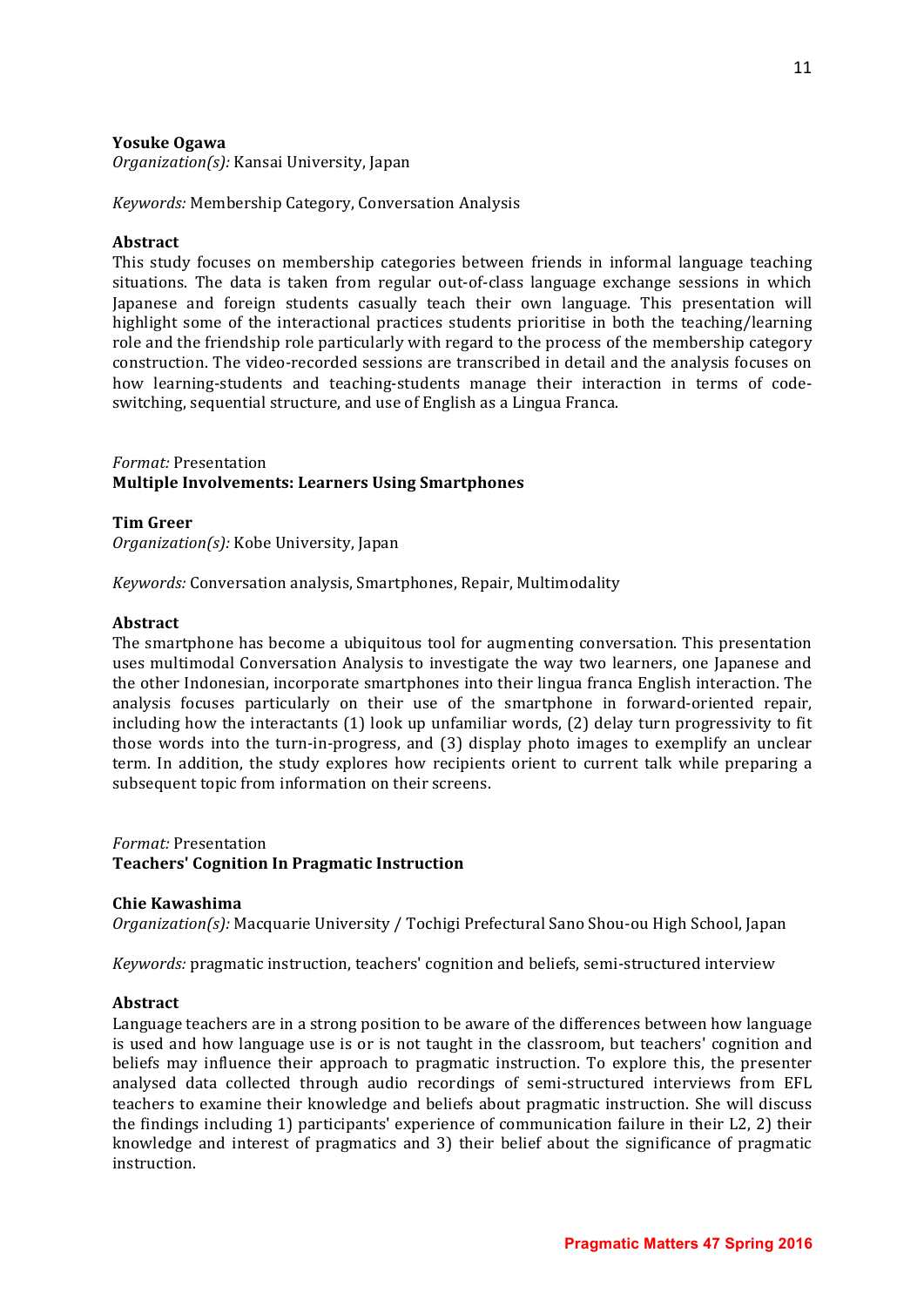# *Format:* Presentation **Translanguaging in Uni Office Hour Interaction**

# **Adam Brandt**

*Organization(s):* Newcastle University, United Kingdom

*Keywords:* Conversation Analysis, Language Choice, Multilingual Interaction, International Universities

# **Abstract**

In an international, multilingual university setting with no explicit language policy, interactions can potentially take place in a number of languages, or a combination thereof (sometimes called 'translanguaging'). This raises an interesting question for communication researchers: when interactants come together in such settings, how do they determine which language/s to use, and to what extent? In this presentation, I will discuss this by examining the systematic nature of participants' language choice and 'translanguaging' practices in an international university in Japan. I will do so by analysing video recordings of university office hour meetings between international students and their tutor.

# *Format:* Presentation **Embodied Departure in a Lingua Franca Campus Tour**

# **Yuri Hosoda, David Aline**

*Organization(s):* Kanagawa University, Japan

*Keywords:* Conversation Analysis, Campus Tours

# **Abstract**

This conversation analytic study examines interaction coordinately produced by guides and guided for departing from focal objects during a tour of a university campus through use of Japanese as a lingua franca. Data come from a 40-minute tour at a Taiwanese university in which two Taiwanese students acted as guides for a tour of their campus for one American professor. Analysis revealed how language and gestures are deployed for departure from focal objects. We will discuss the implications for second language education in terms of considering language, gestures, and environment as being equally significant in communicating in a second language.

# *Format:* Presentation Listener Perceptions of Complimenting on Study Abroad

# **James Broadbridge<sup>1</sup>, Joseph Siegel<sup>2</sup>**

*Organization(s):* 1: J. F. Oberlin University, Japan; 2: Meiji Gakuin University, Japan

*Keywords:* pragmatic development, study abroad, compliments

#### **Abstract**

The ability to both receive and make compliments is of importance as it allows speakers to break the ice, develop conversation and maintain harmonious relationships. This presentation reports on the pragmatic development of a group of 5 students on a one-semester study abroad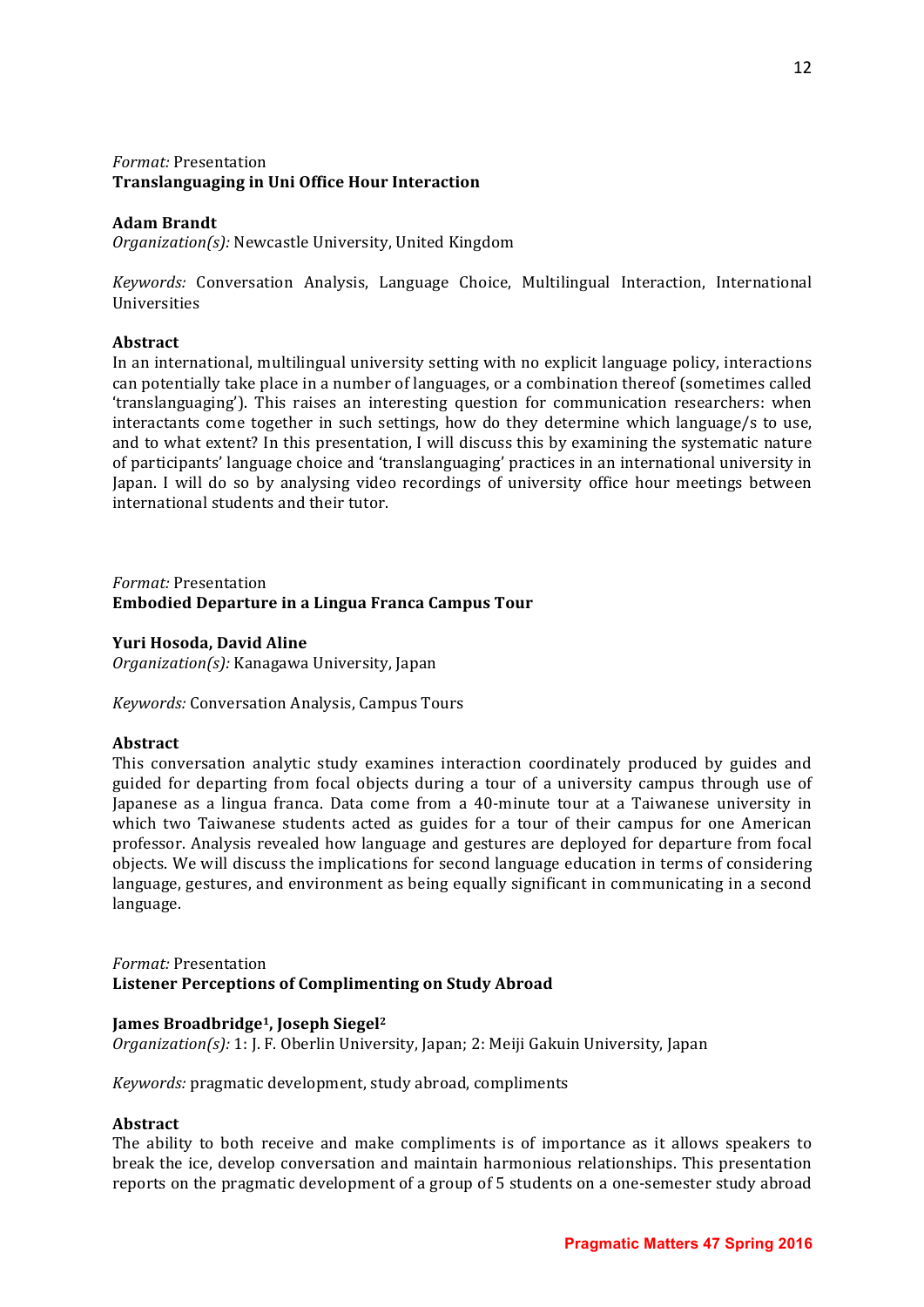program. Participants completed oral discourse completion tasks prior to departure and upon their return. Presenters will report on the findings of the study with examples of students' compliments and compliment responses. They will also discuss how the student output was rated by both EFL teachers in Japan and members of the host community.

# *Format:* Presentation Capturing "reflection-in-action" moments between AET and JET

# **Mika Ishino**

*Organization(s):* Osaka University, Japan

*Keywords:* collaborative classroom instruction, micro analysis, reflection-in-action

# **Abstract**

While teachers' "reflection-in-action" (Schön, 1983) in co-teaching classrooms has been regarded as difficult to capture (Farrell, 2015), it is very beneficial to describe in order to understand how two teachers develop their coordinated practical knowledge through momentto-moment interaction. Applying conversation analysis, this study describes a reflection-inaction moment between an assistant (English) language teacher (ALT) and a Japanese teacher of English  $(ITE)$  in their collaborative classroom teaching. The data were obtained from 10 classroom hours of video recordings at a Japanese public junior high school. The analysis captures the two teachers' reflection-in-action and changes in certain practices.

*Format:* Presentation

# Feedback in Nepalese and Japanese EFL Context

# **Baikuntha Bhatta**

*Organization(s):* Kanagawa University, Japan

*Keywords:* Conversation Analysis, Second Language Teaching

# **Abstract**

The three-turn sequence of Initiation-Response-Feedback (IRF) is commonly regarded as a template of classroom talk. However, there have been some studies focusing only on the third turn of the sequence – feedback. With video-recorded data of beginning and intermediate-level teenage learners in teacher-fronted classrooms, this presentation highlights the occurrence of the third turn. Mainly this focuses on the differences between the two cultural settings in providing feedback: basic feedback as an acceptance of the student response, and explicit positive feedback upgrading the student response; and attempts to relate the differences to cultural contexts of Japan and Nepal.

*Format:* Presentation **Negative Feedback in University Seminars**

# **Anne McLellan Howard**

Miyazaki International College, Japan

*Keywords:* academic spoken discourse, evaluation

# **Abstract**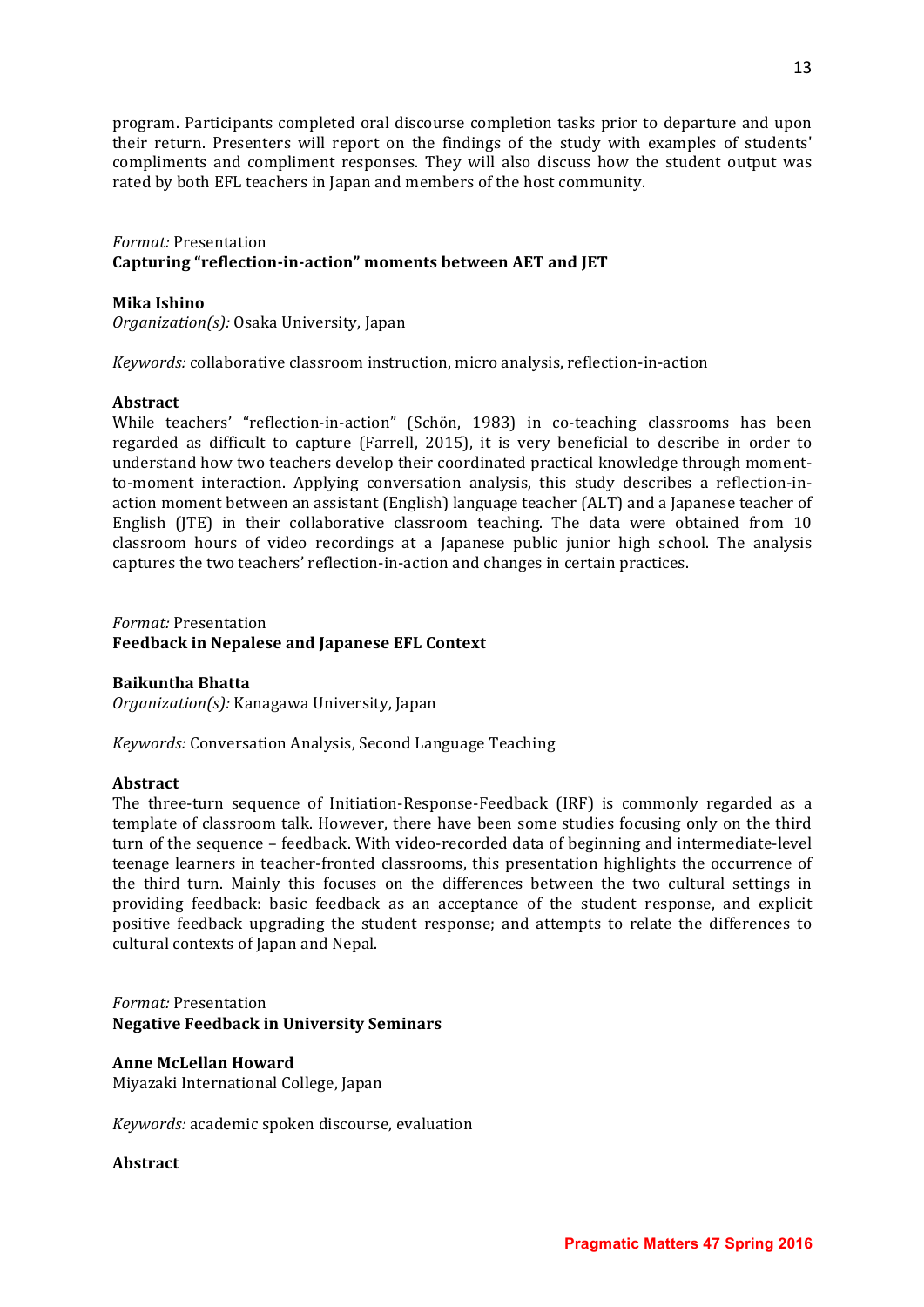This study investigates negative feedback in US undergraduate seminars of mostly L1 Englishspeaking students. Negative feedback in a discussion-based class is a delicate process in which the instructor must point out problems in an answer while maintaining an encouraging tone, and it ranges in form from direct feedback (e.g., "Not exactly") to restating or reframing instructor questions. Using the MICASE corpus, the presenter used discourse analysis to identify negative feedback and examine how it differs depending on the activity and the student's answer. This presentation may be of interest to instructors who use discussion, and to teacher trainers.

### *Format:* Presentation **A study of L2 threatening**

# **Joseph Siegel, Mark Firth**

*Organization(s):* Meiji Gakuin University, Japan

*Keywords:* threats, pragmatics, study abroad, oral discourse completion tasks

#### **Abstract**

Whether we like it or not, some situations call for aggressive language and strategies (Beebe  $\&$ Waring, 2005), of which "threatening" is one. This presentation reports on a study of the linguistic and strategic behaviors employed by five Japanese EFL learners when making threats. Prior to and during their study abroad, participants completed oral discourse completion tasks (e.g., Brown, 2001) that involved threats. Presenters will share extracts of student output to illustrate development of student ability related to threats. Attendees will gain an understanding of how to examine and develop classroom activities for emotionally-charged speech acts like threats.

*Format:* Presentation **Achieving Learner Initiatives in EFL Classroom** 

# **Aya Watanabe1,2**

*Organization(s):* 1: University of Fukui, Japan; 2: Kobe University, Japan

*Keywords:* classroom interaction, learner initiative, participation framework

# **Abstract**

Learner initiatives are any self-selected turns taken by learners that are not in response to teacher nominations (Waring, 2011). It requires an uptake by the teacher or other participants (Garton, 2012) and has a consequence in the ongoing sequence. Using conversation analysis, the study focuses on how learner initiatives are accomplished over time at an after-school EFL program in Japan. Audio-video recordings of naturally occurring classroom interactions were collected for over a 4 year period. Learner initiatives were initially performed using L1 and nonverbal actions in early stages, and the use of L2 gradually emerged to display knowledge and understanding.

# *Format:* Presentation **On Pied-piping Correction Sequence: How Participants Structure L2 Knowledge In Interaction**

**Yusuke Arano**  *Organization(s):* Chiba University, Japan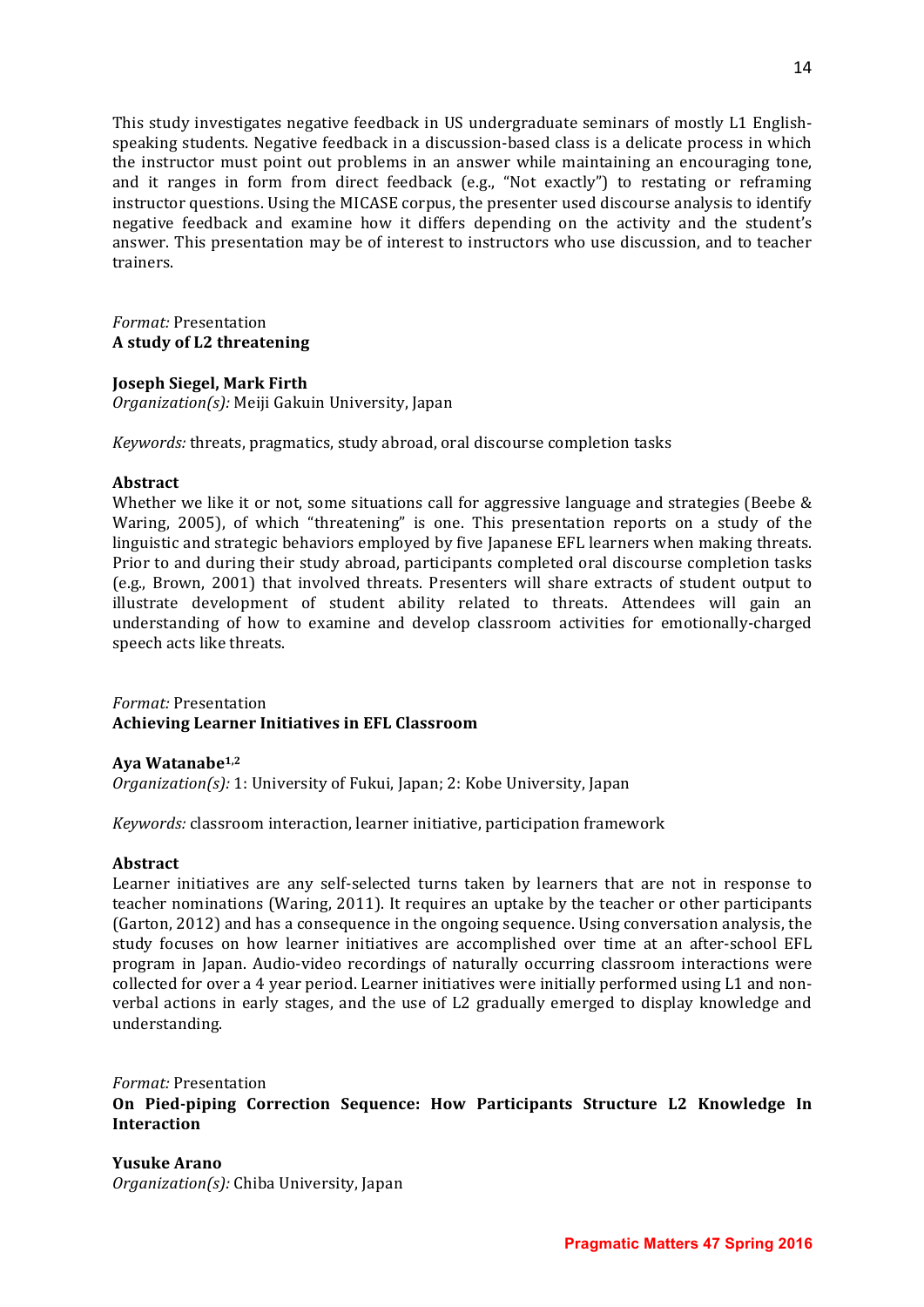*Keywords:* Conversation Analysis, Linguistic Knowledge, Intercultural interaction, Social Turn in SLA

# **Abstract**

This study describes the organization of correction-sequences in intercultural interaction by using conversation analysis. The data for this study are video-recordings of L2-English or L2-Japanese interaction. First, it is shown how understandings of new linguistic knowledge are organized as public resources which allow the participants to do further actions. Next, it is shown how the participants use the resources both to do and respond to corrections. Finally, it is shown how participants shift from an orientation to intelligibility to an orientation to appropriateness of lexical items. The analyses have implications for understanding L2 learning as socially-achieved.

#### *Format:* Presentation **Teaching L2 Pragmatic Strategies To Young Learners**

#### **Akiko Chiba**

*Organization(s):* The Open University of Hong Kong, Hong Kong S.A.R. (China)

*Keywords:* pragmatics, communicative competence, elementary school English, young learners

#### **Abstract**

L2 pragmatics knowledge is regarded today as one of the key factors for developing language learners' communicative competence. Despite the abundant literature in interlanguage pragmatics worldwide, past studies have predominantly dealt with adults, leaving younger learners as an underrepresented population. To fill this gap, this pilot study investigated various interventions for English pragmatic strategies for 3 elementary-age learners. While some pragmalinguistic and sociopragmatic competence were observed, learners failed to derive intended meanings from implicature, suggesting the order of emergence in pragmatic development. The result also raised a question about the suitable age to incorporate pragmatic component into language programs.

# *Format:* Presentation **The Pragmatics of Repair and Question Sequences**

#### **John Campbell-Larsen**

*Organization(s):* Kyoto Women's University, Japan

*Keywords:* Pragmatics, speaking, conversation

#### **Abstract**

This presentation will discuss two key concepts in pragmatics: repair strategies and question sequences. The presenter will refer to the literature and outline how these items can be introduced into the classroom. The presenter will describe classroom activities that a) help students to identify trouble sources and rectify them in a pragmatically competent manner and b) construct question strings and embedded questions that signal a phatic rather than purely transactional intent behind the question sequence. Helping students develop these skills should benefit their abilities to engage in naturalistic spoken interaction.

*Format:* Presentation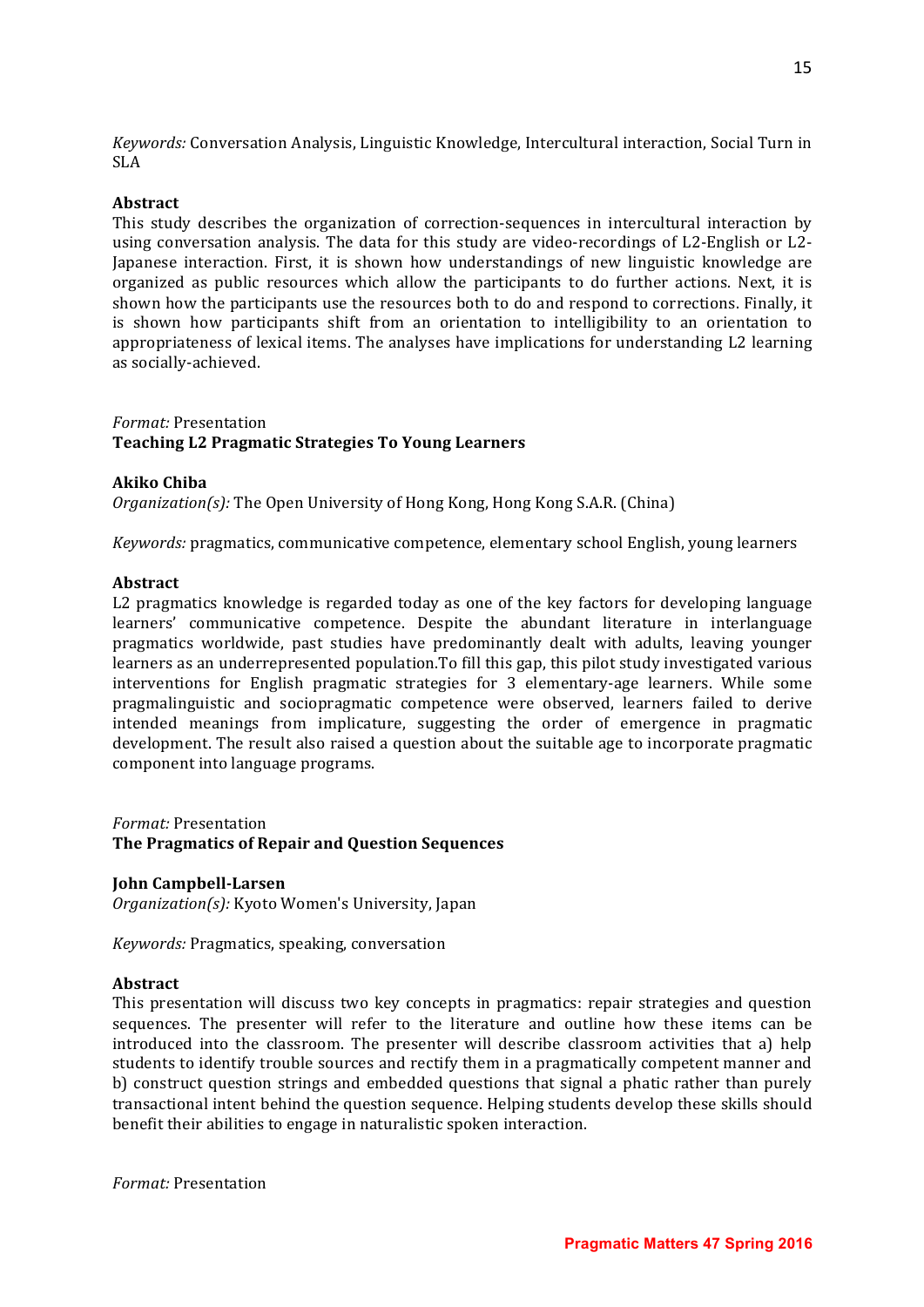# Using Scrum Principles in the EFL Classroom

### Douglas E. Forster<sup>1</sup>, Joseph W. Poulshock<sup>2</sup>

*Organization(s):* 1: Japan Women's University, Japan; 2: Tokyo Christian University, Japan

*Keywords: Scrum, teamwork, classroom success* 

#### **Abstract**

The presenters will discuss how Scrum, originally created as a more effective way to create software methods, might be used to reach desired goals in the EFL classroom based on the following principles: focusing on only a few things at a time produces excellent work and reaches desired outcomes sooner; teamwork fosters support, provides greater resources, and creates courage to undertake greater challenges; we can express our progress and better address our obstacles and concerns; having greater control over our destiny makes us more committed to success; sharing successes and failures together fosters respect for ourselves and others.

*Format:* Presentation **Avoidance of Assessments in EFL Classroom**

#### **Ritsuko Izutani**

*Organization(s):* Osaka University, Japan

*Keywords:* classroom interaction, assessment, conversation analysis

# **Abstract**

Explicit positive assessment (EPA) of EFL teachers may inhibit learning (Waring, 2007). According to Waring, EPAs signal or infer the closure of a turn-taking sequence, so it is crucial to investigate whether task-specific use of EPA promotes or inhibits learning. This study examines the ways in which EFL teachers provide learning opportunities to learners without EPA. Through a detailed analysis of classroom interactions in a Japanese junior high school EFL classroom, the study demonstrates how teachers succeed in co-constructing learning opportunities with students by utilizing televisions to display questions and answers, and thus positioning themselves as facilitators for their students.

# *Format:* Presentation **Scaffolding in Interactional Oral Language Tests**

#### **Eric Hauser**

*Organization(s):* University of Electro-Communications, University of Hawai'i at Mānoa

*Keywords:* Conversation Analysis, language test interaction, Sociocultural theory

#### **Abstract**

The data for this presentation come from video-recorded interactional oral English language tests at a Japanese university. Using Multimodal Conversation Analysis (i.e., analysis focusing not only on talk but also gaze, gesture, body posture, and any other relevant semiotic resources), I examine language- and task-related assistance, or scaffolding, sometimes provided to test-takers by the examiner. Task-related assistance helped the test-taker produce a successful test performance. However, there was limited evidence that language-related assistance was even noticed by the test-takers or had any effect on their language.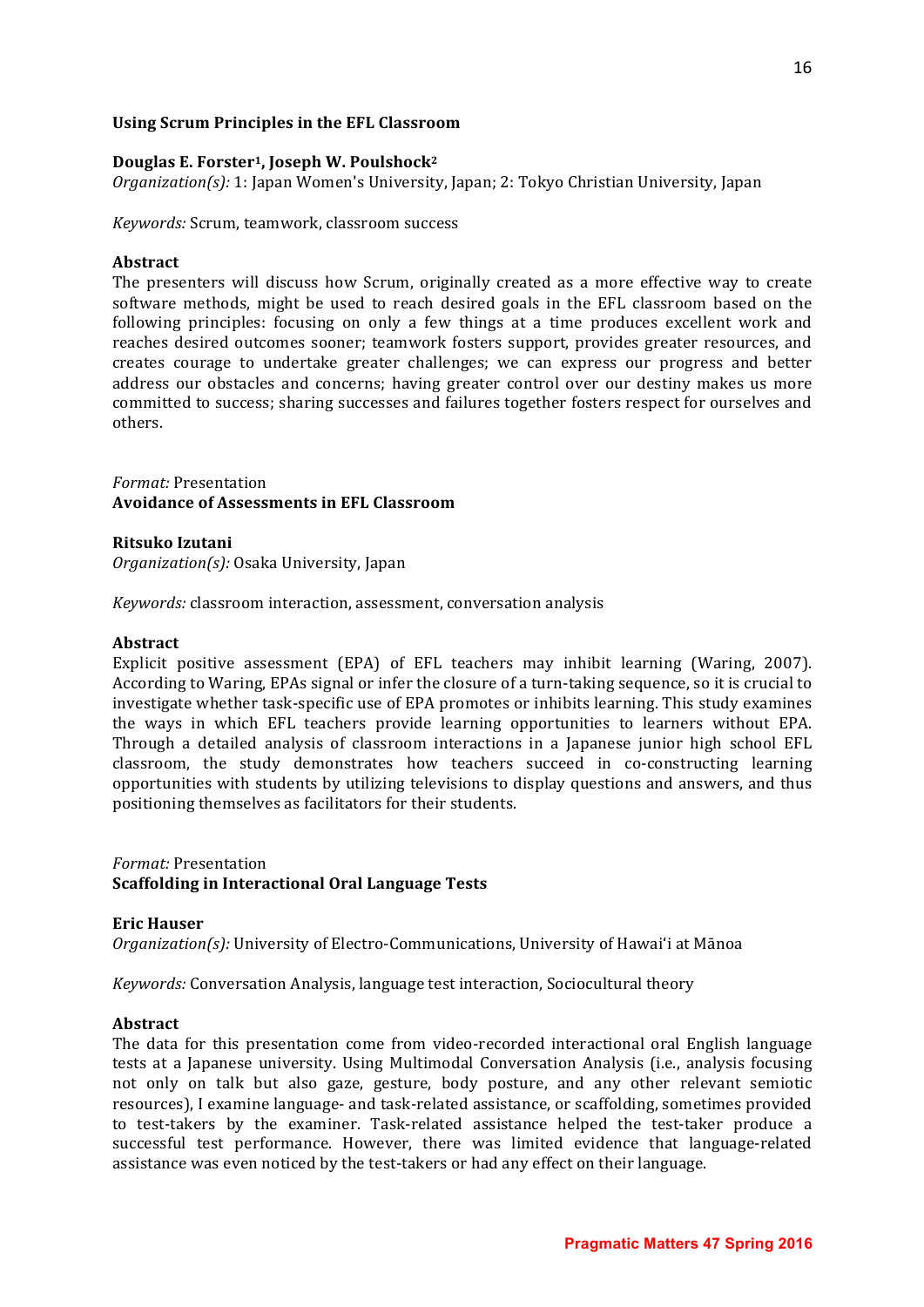# *Format:* SIG Forum **Multimodal L2 Interaction**

# Tim Greer<sup>1</sup>, Eric Hauser<sup>2</sup>, Adam Brandt<sup>3</sup>

*Organization(s):* 1: Kobe University, Japan; 2: University of Electro-communications; 3: Newcastle University

Keywords: Conversation Analysis, Multimodality, Interaction, Non-verbal

# **Abstract**

Interaction, including second language interaction, involves more than just linguistic features of talk such as grammar, pronunciation and vocabulary. Face-to-face communication also consists of a range of embodied practices, including gaze, posture, proximity, gesture, and use of physical objects. Layered over and within the talk, the complex nature of multimodal interaction poses a challenge to researchers interested in interaction, who must account for it from the participants' perspective as demonstrated in the talk. This interactive forum will bring together a panel of CA researchers to discuss ways that multimodal features of L2 talk can be incorporated into transcription and analysis.

# Afterword

For those of us already thinking about future conferences and presentation opportunities, the following conferences are upcoming and calls for papers are either already out or imminent.

# **KOTESOL (Korea Teachers of English to Speakers of Other Languages) 24th International Conference.**

Sookmung Women's University, Seoul. October 15th-16th 2016. (Saturday and Sunday) Call for proposals open until May  $31<sup>st</sup> 2016$ See: https://koreatesol.org/IC2016

# **IPrA (International Pragmatics Association) 15th International Conference.**

Belfast waterfront Conference Center, Belfast, Northern Ireland. July 16th-21st 201. Call for panel presentations open until  $1<sup>st</sup>$  June 2016. Call for contributions to accepted panels and individual submissions open until  $15<sup>th</sup>$  October 2016.

See: http://ipra.ua.ac.be/main.aspx?c=.CONFERENCE15&n=1516

# **TESOL International Convention & English Language Expo.**

Seattle, Washington, USA. March 21st-14th 2017 Call for submissions open until June  $1<sup>st</sup> 2016$ . See: https://www.conferenceabstracts.com/cfp2/loginTESOL.asp?EventKey=UIFIEFSS&UserEmail=

&UserPassword=&User=&memberID=

# **AAAL (American Association of Applied Linguistics) 2017 Conference**

Portland Marriott Downtown Waterfront, Portland, Oregon, USA. March  $18<sup>th</sup> = 21<sup>st</sup> 2017$ . Call for submissions will open on June  $1^{st}$  2016. Closes August  $17^{th}$  2016. See: http://www.aaal.org/page/2017CFP